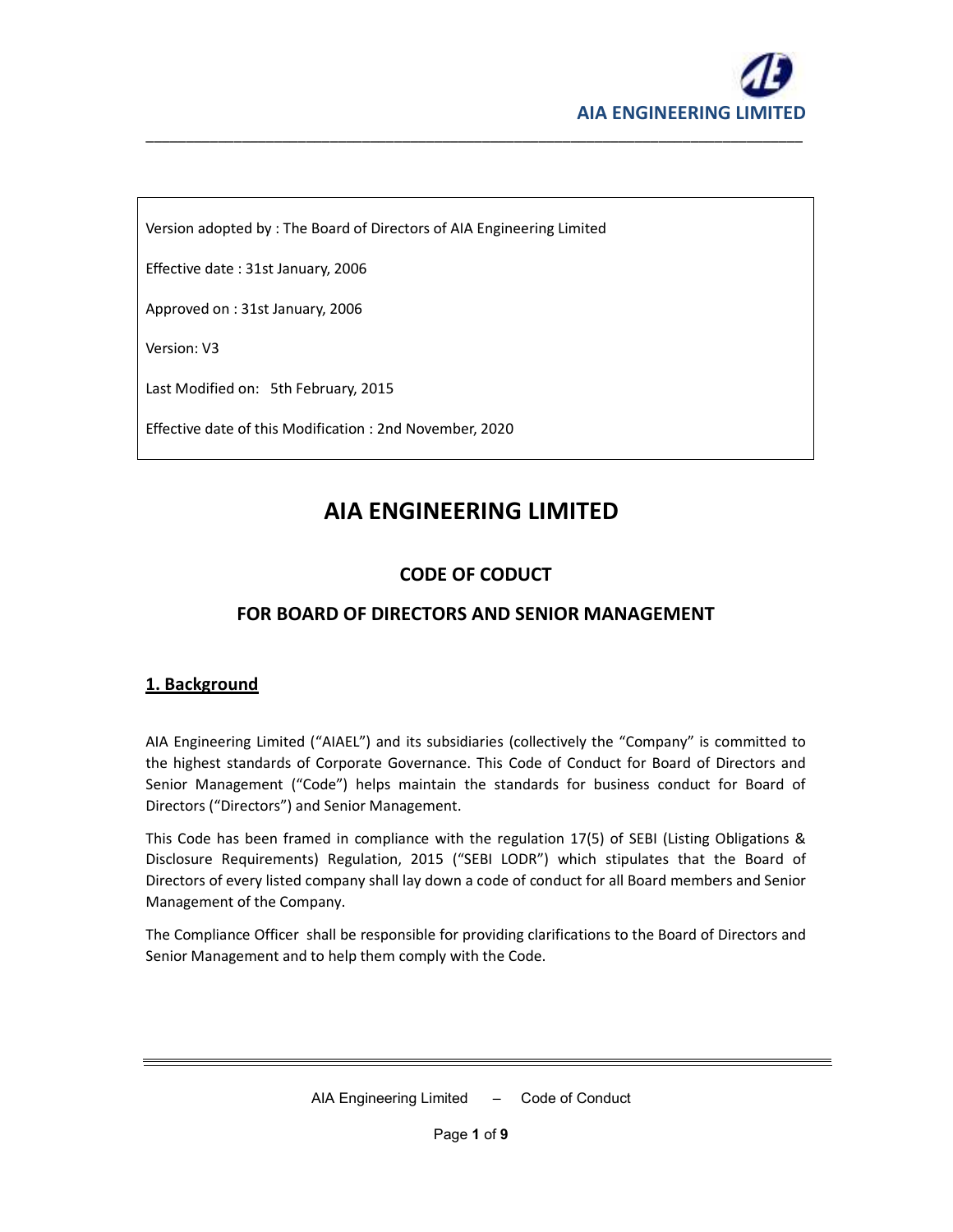

## **2. Definitions**

*AIAEL* – AIA Engineering Limited

*Directors* – Board of Directors

*Company* – AIA Engineering Limited and its Subsidiaries

*Code or This Code*– Code of Conduct for Board of Directors and Senior Management

**SEBI LODR** - SEBI Listing Obligations & Disclosure Requirements

*Senior Management*–As per the Companies Act, 2013, "Senior Management" comprises of "personnel of the company who are members of its core management team excluding Board of Directors comprising all members of management one level below the executive directors, including the functional heads"), whether working at the Company's or its subsidiaries' premises, at offsite locations where its business is being conducted or at any other place where they are representing the Company.

\_\_\_\_\_\_\_\_\_\_\_\_\_\_\_\_\_\_\_\_\_\_\_\_\_\_\_\_\_\_\_\_\_\_\_\_\_\_\_\_\_\_\_\_\_\_\_\_\_\_\_\_\_\_\_\_\_\_\_\_\_\_\_\_\_\_\_\_\_\_\_\_\_\_\_\_\_\_\_\_\_\_

*Third Party (ies)* – The term "Third Party" in this Code refers to an entity or individual that has a business arrangement or renders services to the Company. Third Party may include entities or individuals or any third parties the Company and employees deal with or does business with such as consultants, contractors, subcontractors hired by the contractors working on behalf of the Company, suppliers, sales agents, regulatory consultants, service providers, import and export companies, government and public bodies, charitable contributions, etc.

*UPSI*– Unpublished Price Sensitive Information (as defined in SEBI (Prohibition of Insider Trading) Regulations, 2015) means information relating to the Company or its securities directly or indirectly that is not generally available which upon becoming available is likely to materially affect the price of such securities.

## **3. Applicability**

This Code is applicable to the following:

- **1.** All the members of the Board of Directors of the Company
- **2.** Senior Management (as described in "Definitions" section)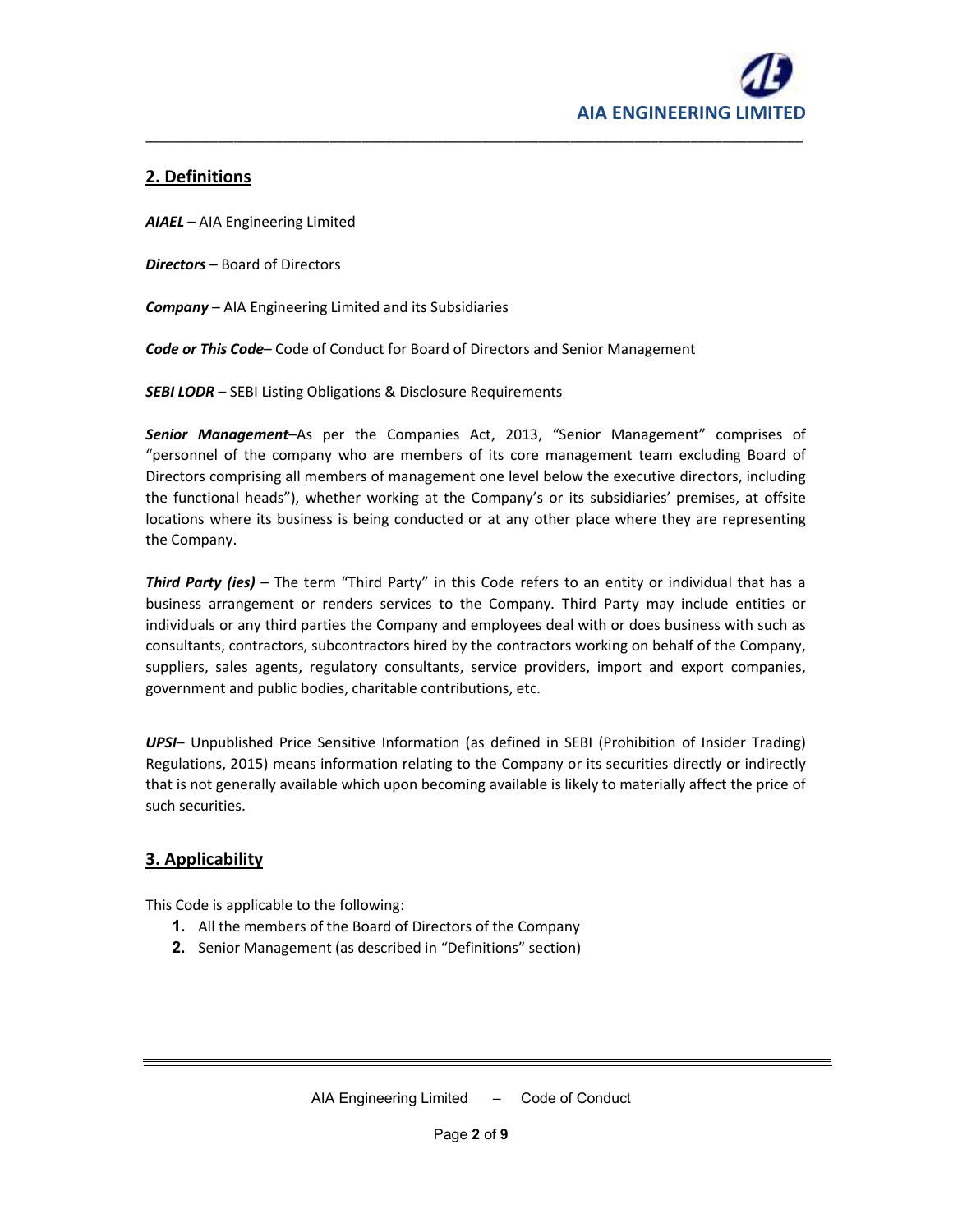

## **4. Key requirements**

#### **A. Conflict of Interest**

A Conflict of Interest exists where the interests or benefits of one person or entity conflict with the interests or benefits of the Company. Directors and Senior Management shall not engage in any relationship, business or an activity which may be in conflict with the interests of the Company.

\_\_\_\_\_\_\_\_\_\_\_\_\_\_\_\_\_\_\_\_\_\_\_\_\_\_\_\_\_\_\_\_\_\_\_\_\_\_\_\_\_\_\_\_\_\_\_\_\_\_\_\_\_\_\_\_\_\_\_\_\_\_\_\_\_\_\_\_\_\_\_\_\_\_\_\_\_\_\_\_\_\_

While it may not be possible to cover every possible conflict situation and at times and it may not be easy to distinguish between proper and improper activity, as a general rule, all Directors and Senior Management shall avoid actual and / or potential Conflict of Interest and shall always uphold the interests of the Company as a professional in letter and spirit.

A list of common circumstances that may lead to a conflict of interest, actual or potential:

- i. Directors and Senior Management should not engage in any relationship, business or an activity that interferes with the performance or responsibility to the Company or is otherwise in conflict with or prejudicial to the Company.
- ii. Directors and Senior Management and their immediate families should generally refrain from investments in such companies/ entities whereby their responsibility to the Company is compromised.
- iii. Directors and Senior Management, before conducting Company business with a relative / related party in which a relative / related party is associated in any significant role, must disclose their interest and should fully disclose it to the Board of the Company. Transactions/ dealing done on arm's length basis shall not be considered to be conflict of interest.
- iv. Directors and Senior Management should not divert to one's own advantage any business opportunity that the Company is in pursuit.
- v. Directors and Senior Management should not compete with the Company, whether directly or indirectly.

Directors and Senior Management shall avoid and disclose actual and potential conflicts of personal interest with the interest of the Company and disclose all contractual interest, whether directly or indirectly, with the Company.

#### **B. Honest and Ethical Conduct**

Directors and Senior Management are expected to act in good faith and in accordance with the highest standards of personal and professional integrity, honesty and ethical conduct, while working at the Company's premises, at offsite locations, at Company's sponsored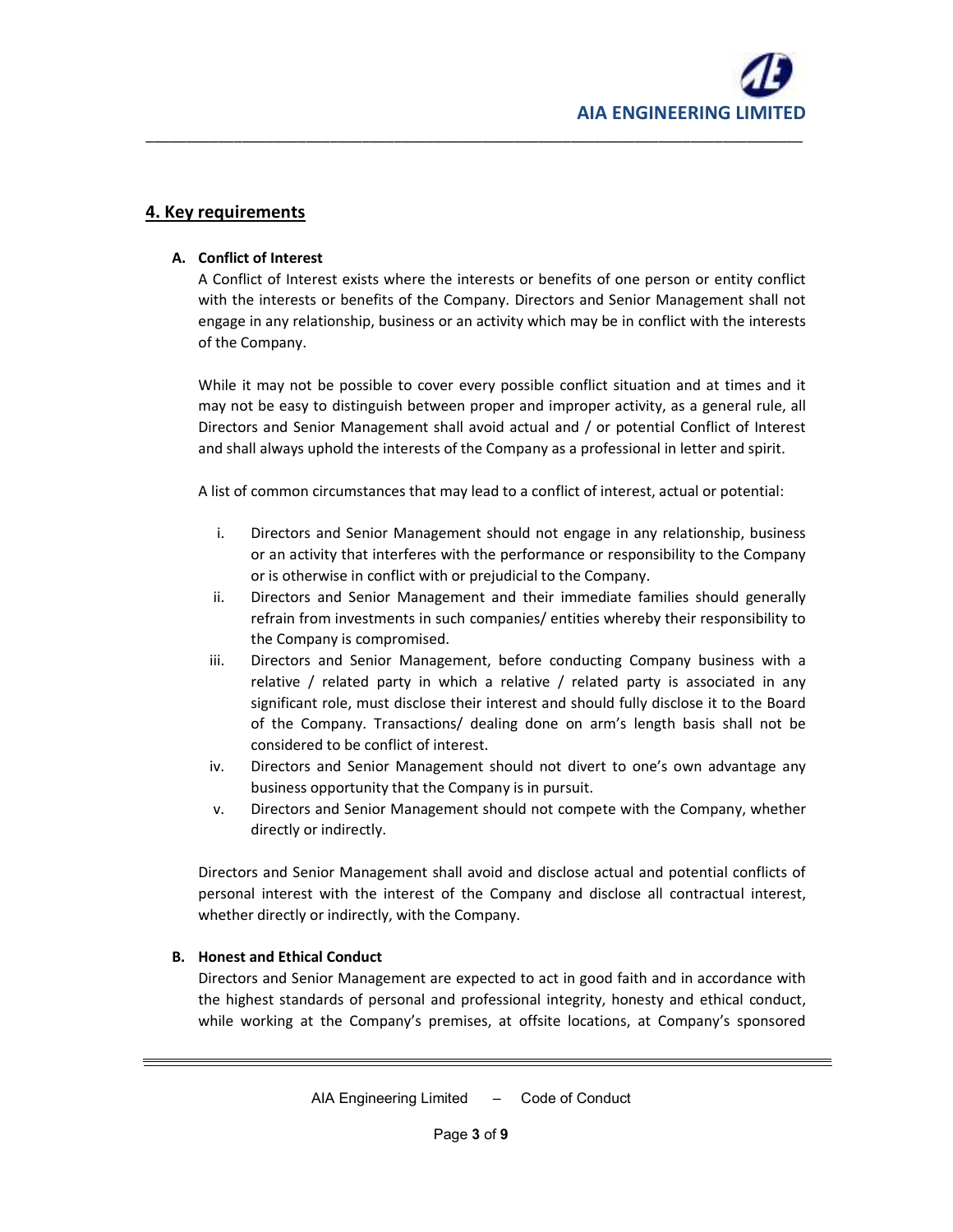business and social events, and/or at any other place where the Directors and Senior Management represent the Company.

\_\_\_\_\_\_\_\_\_\_\_\_\_\_\_\_\_\_\_\_\_\_\_\_\_\_\_\_\_\_\_\_\_\_\_\_\_\_\_\_\_\_\_\_\_\_\_\_\_\_\_\_\_\_\_\_\_\_\_\_\_\_\_\_\_\_\_\_\_\_\_\_\_\_\_\_\_\_\_\_\_\_

Apart from the Code, the Independent Directors, in particular, shall also abide by the Code for Independent Directors as prescribed under the Companies Act, 2013, as amended, and the Regulations, as amended from time to time (Annexure A).

### **C. Compliance with Applicable Laws**

Directors and Senior Management are required to comply with all applicable laws, rules and regulations, in all areas and geographies where the Company operates in, both in letter and in spirit. Hence, Directors and Senior Management must acquire appropriate knowledge of the legal requirements relating to their duties sufficient in enabling them to recognize potential risks, and to know when to seek advice from the Legal Department.

## **D. Confidentiality of Information**

Directors and Senior Management must maintain confidentiality of information relating to the affairs of the Company of all the knowledge gained in the course of their service as Directors or Senior Management, until and unless authorized or legally required to disclose such information. The Company's confidential and proprietary information shall not be used or inappropriately disclosed for and other corporate opportunities for personal advantage.

In dealing with Third Parties, Directors and Senior Management must disclose only that information which is essentially needed for conduct of business. They should not speak or declare on behalf of the Company unless specifically authorized to represent Company in a specific matter.

## **E. Health, Safety and Environment**

Directors and Senior Management are responsible for making sure that the way the Company carries out business does not harm the health and safety of its own people or anyone else affected by its activities, products or services. Directors and Senior Management shall ensure compliance with all applicable environmental, safety and health laws and regulations and internal policies.

## **F. Financial Reporting and Records**

It is critical to ensure that all transactions are properly identified, analyzed and recorded. The Senior Management must ensure that the Company prepares its accounts in accordance with the accounting standards which generally represent accepted guidelines, principles, standards, laws and regulations of the country where the Company conducts its business.

Regardless of whether a Director or Senior Management is directly involved in financial reporting, all reasonable efforts are expected to ensure that business records and reports are accurate, complete and reliable.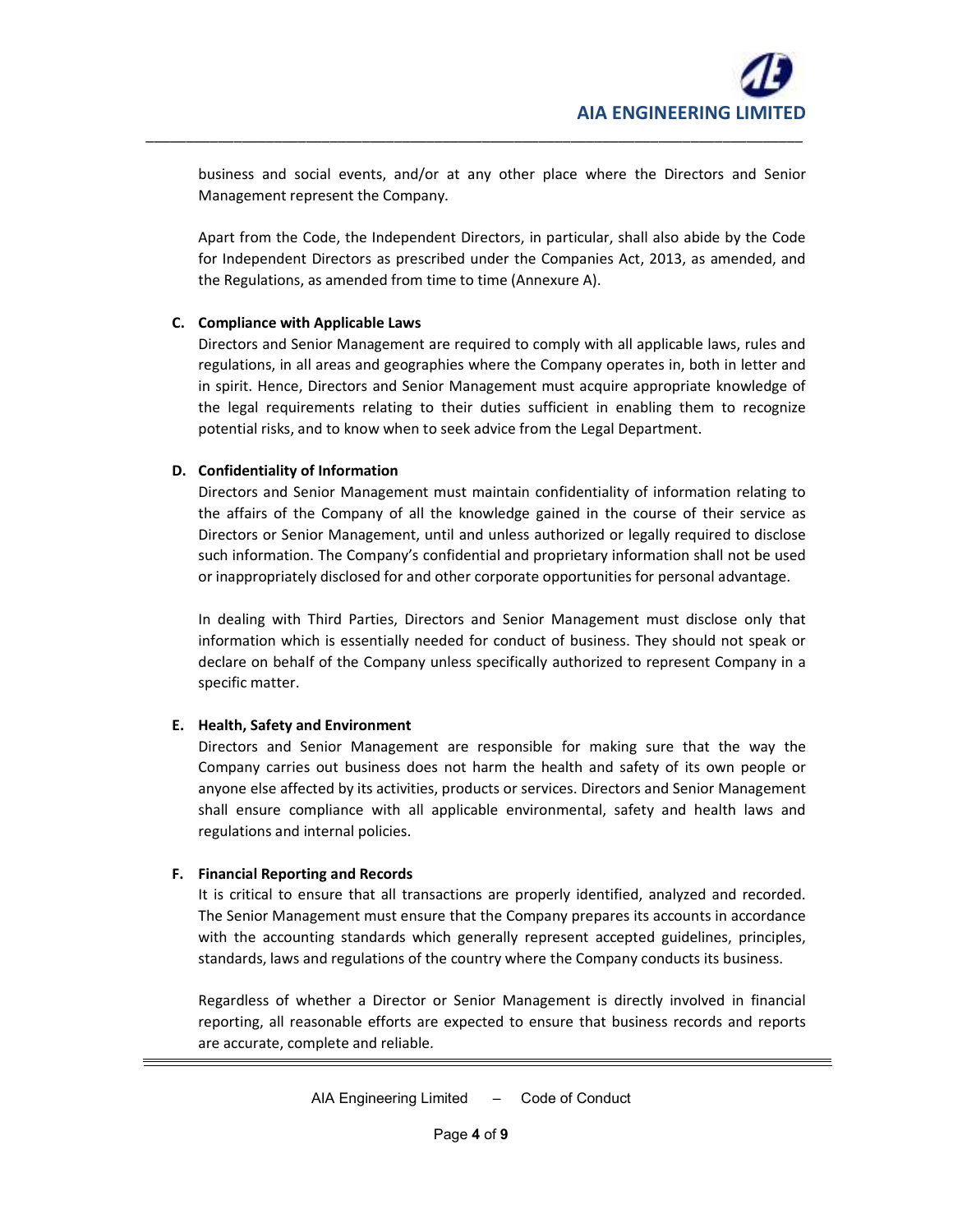#### **G. Fair Dealing**

No discrimination shall be done on the basis of race, caste, religion, gender, nationality or disability of any kind towards any employee or Third Party. Directors and Senior Management should also ensure that all fellow employees are treated with dignity.

\_\_\_\_\_\_\_\_\_\_\_\_\_\_\_\_\_\_\_\_\_\_\_\_\_\_\_\_\_\_\_\_\_\_\_\_\_\_\_\_\_\_\_\_\_\_\_\_\_\_\_\_\_\_\_\_\_\_\_\_\_\_\_\_\_\_\_\_\_\_\_\_\_\_\_\_\_\_\_\_\_\_

#### **H. Child Labour**

Directors and Senior Management must ensure that no child labour is employed under any circumstances.

#### **I. Human Rights**

Directors and Senior Management must ensure protection of Fundamental Rights enshrined in the Constitution of India.

#### **J. Indigenous Rights**

No specific guidelines on indigenous rights have been formulated but care is taken not to violate fundamental rights. Representation is given for recruitment of the local people.

#### **K. Insider Trading**

Directors and Senior Management shall not indulge in Insider Trading, directly or indirectly, and shall not derive benefit or assist others to derive benefit by giving investment advice based on UPSI about the company and therefore constituting insider information. All Directors and Senior Management shall comply with SEBI (Prohibition of Insider Trading) Regulations, 2015 as amended from time to time.

#### **L. Protection and Proper Use of Company Assets and Proprietary Information**

Directors and Senior Management shall as far as practicable, protect the Company's assets, whether tangible or intangible, from loss, damage, misuse or theft and ensure that the assets are only used for business purposes and other purposes specifically approved by management and must never be used for unauthorized purposes.

Company's assets include tangible assets such as equipment and machinery, systems, facilities, materials, resources as well as intangible assets such as proprietary information, relationships with Third Parties. Unauthorized use or distribution of such information shall not only be a violation of this Code and the terms of employment with the Company, but could also be illegal and result in civil and / or criminal prosecution.

#### **M. Gifts / Remuneration / Favors**

Directors and Senior Management shall ensure the following: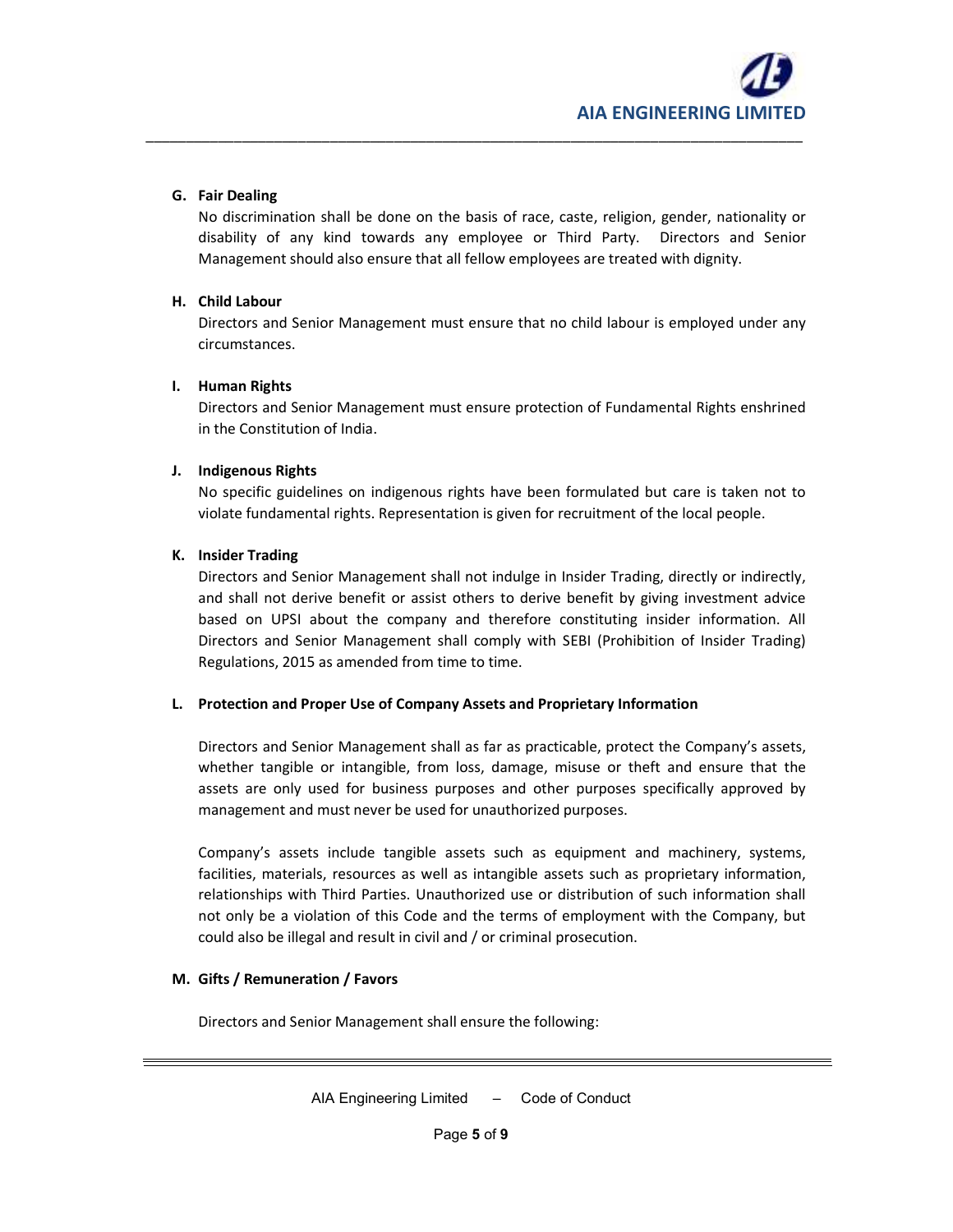- i. Shall not accept any gift, payment, remuneration or any favor from Third Parties, in course of business dealings. Items of nominal value, which are commemorative in nature, are excluded
- ii. Shall not charge any personal expenses to the Company
- iii. Shall not accept concurrent employment or Directorship with Third Parties or competitors of the Company

Directors shall inform the Company immediately about emergence of any situation that may disqualify him / her from Directorship.

\_\_\_\_\_\_\_\_\_\_\_\_\_\_\_\_\_\_\_\_\_\_\_\_\_\_\_\_\_\_\_\_\_\_\_\_\_\_\_\_\_\_\_\_\_\_\_\_\_\_\_\_\_\_\_\_\_\_\_\_\_\_\_\_\_\_\_\_\_\_\_\_\_\_\_\_\_\_\_\_\_\_

## **5. Policy review**

The Compliance Officer may review the functioning of the Code from time to time and make suggestion for its effective functioning. The Compliance Officer will also monitor the effectiveness and review the implementation of this Code, considering its suitability, adequacy and effectiveness. The Company reserves the right to vary and/or amend the terms of this Code from time to time. The Compliance Officer carry out changes in the Policy as any amendment of the SEBI LODR from time to time. Material Changes to the Policy will need the approval of the Directors and promptly displayed on the Company's website.

If there be any inconsistency between this Code and the SEBI LODR, the provisions of the SEBI LODR shall prevail.

## **6. Effective date**

The Policy as approved by the Directors shall be effective from 2nd November, 2020.

## **7. Waiver of the code**

Any waiver of the applicability of the Code or waiver of application of any provision of the Code to any Director or Senior Management shall be approved by the Directors and disclosed as required by law or SEBI Regulations.

## **8. Compliance to the code**

All Directors and Senior Management shall affirm / report on or before 31st March of each year, compliance to the Code in the prescribed form (Annexure B). Failure to comply with this Code may result in disciplinary action. Questions about this policy should be referred to the Compliance Officer, who is in charge of administering, enforcing and updating this policy.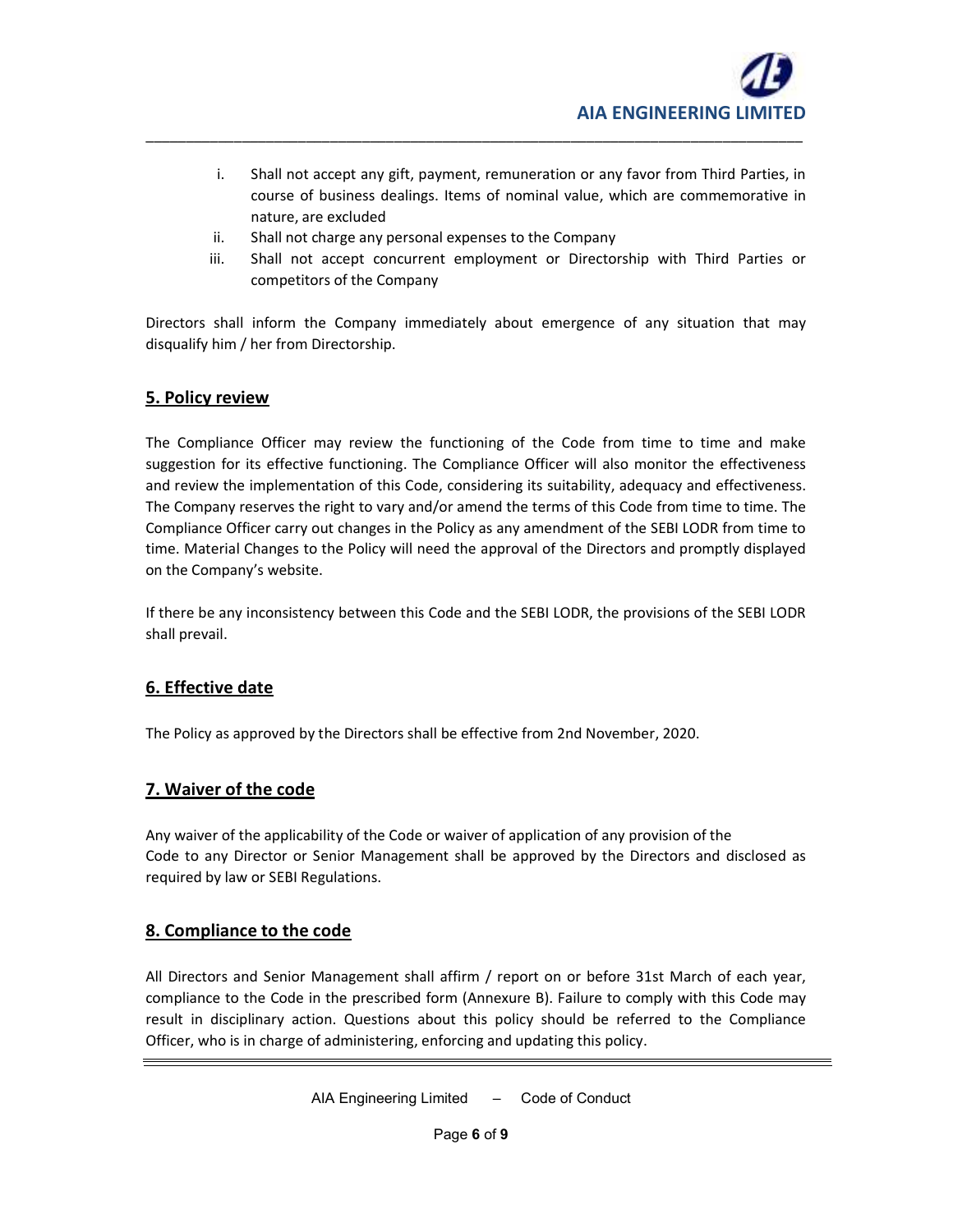#### **Annexure A**

#### **Code of Conduct for Independent Directors** (As per Schedule IV of Companies Act, 2013)

The Code is a guide to professional conduct for independent directors. Adherence to these standards by independent directors and fulfilment of their responsibilities in a professional and faithful manner will promote confidence of the investment community, particularly minority shareholders, regulators and companies in the institution of independent directors.

\_\_\_\_\_\_\_\_\_\_\_\_\_\_\_\_\_\_\_\_\_\_\_\_\_\_\_\_\_\_\_\_\_\_\_\_\_\_\_\_\_\_\_\_\_\_\_\_\_\_\_\_\_\_\_\_\_\_\_\_\_\_\_\_\_\_\_\_\_\_\_\_\_\_\_\_\_\_\_\_\_\_

#### **I. Guidelines of professional conduct:**

An independent director shall:

- 1. uphold ethical standards of integrity and probity;
- 2. act objectively and constructively while exercising his duties;
- 3. exercise his responsibilities in a bona-fide manner in the interest of the Company;
- 4. devote sufficient time and attention to his professional obligations for informed and balanced decision making;
- 5. not allow any extraneous considerations that will vitiate his exercise of objective independent judgment in the
- 6. paramount interest of the Company as a whole, while concurring in or dissenting from the collective judgment
- 7. of the Board in its decision making;
- 8. not abuse his position to the detriment of the Company or its Shareholders or for the purpose of gaining direct
- 9. or indirect personal advantage or advantage for any Associated Person/ Relative;
- 10. refrain from any action that would lead to loss of his independence;
- 11. where circumstances arise, which make an Independent Director lose his independence, the Independent
- 12. Director must immediately inform the Board;
- 13. assist the Company in implementing the best Corporate Governance practices.

#### **II. Role and Functions:**

An independent director shall:

- 1. help in bringing an independent judgment to bear on the Board's deliberations especially on issues of strategy, performance, risk management, resources, key appointments and standards of conduct;
- 2. bring an objective view in the evaluation of the performance of Board and management;
- 3. scrutinize the performance of management in meeting agreed goals and objectives and monitor the reporting of performance;
- 4. satisfy themselves on the integrity of financial information and that financial controls and the systems of risk management are robust and defensible;
- 5. safeguard the interests of all stakeholders, particularly the minority shareholders;

AIA Engineering Limited – Code of Conduct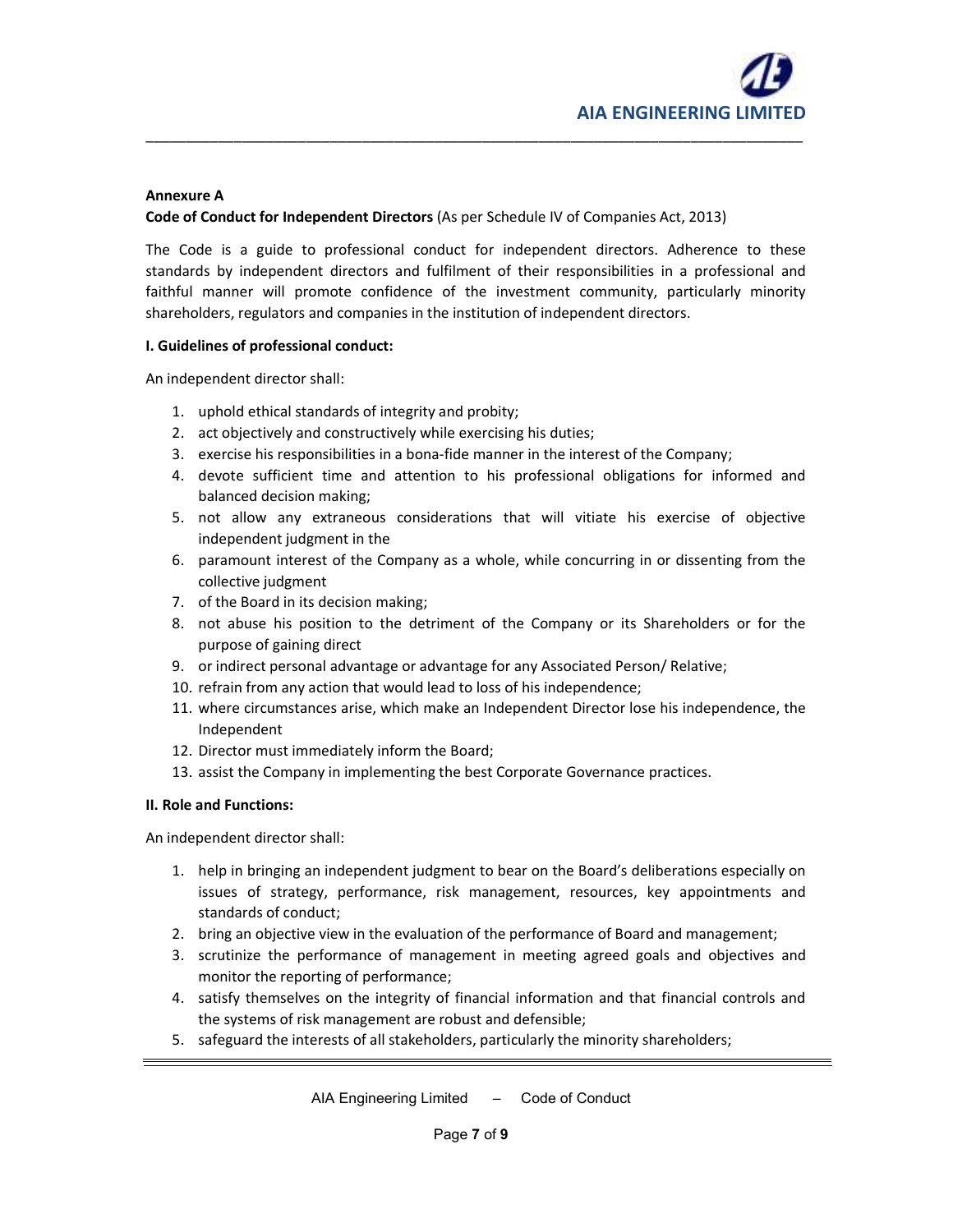

- 6. balance the conflicting interest of the stakeholders;
- 7. determine appropriate levels of remuneration of Executive Directors and Senior Management and have a prime role in appointing and where necessary, recommend removal of Executive Directors and Senior Management;

\_\_\_\_\_\_\_\_\_\_\_\_\_\_\_\_\_\_\_\_\_\_\_\_\_\_\_\_\_\_\_\_\_\_\_\_\_\_\_\_\_\_\_\_\_\_\_\_\_\_\_\_\_\_\_\_\_\_\_\_\_\_\_\_\_\_\_\_\_\_\_\_\_\_\_\_\_\_\_\_\_\_

8. moderate and arbitrate in the interest of the Company as a whole, in situations of conflict between management and shareholder's interest.

#### **II. Duties:**

An independent director shall:

- 1. undertake appropriate induction and regularly update and refresh their skills, knowledge and familiarity with the Company;
- 2. seek appropriate clarification or amplification of information and, where necessary, take and follow appropriate professional advice and opinion of outside experts at the expense of the Company;
- 3. strive to attend all meetings of the Board of Directors and of the Board Committees of which he is a member;
- 4. participate constructively and actively in the Committees of the Board in which they are members;
- 5. strive to attend the General Meetings of the Company;
- 6. where they have concerns about the running of the Company or a proposed action, ensure that these are addressed by the Board and, to the extent that they are not resolved, insist that their concerns are properly recorded in the minutes of the Board Meeting;
- 7. keep themselves well informed about the Company and the external environment in which it operates;
- 8. not to unfairly obstruct the functioning of an otherwise proper Board or Committee of the Board;
- 9. pay sufficient attention and ensure that adequate deliberations are held before approving related party transactions and assure themselves that the same are in the interest of the Company;
- 10. ascertain and ensure that the Company has an adequate and functional Vigil Mechanism and to ensure that the interests of a person who uses such mechanism are not prejudicially affected on account of such use;
- 11. report concerns about unethical behavior, actual or suspected fraud or violation of the Code of Conduct;
- 12. acting within their authority, assist in protecting the legitimate interests of the Company, Shareholders and its employees;
- 13. not disclose confidential information, including commercial secrets, technologies, advertising and sales promotion plans, Unpublished Price Sensitive Information, unless such disclosure is expressly approved by the Board or required under the Act, the Regulations and other applicable laws.